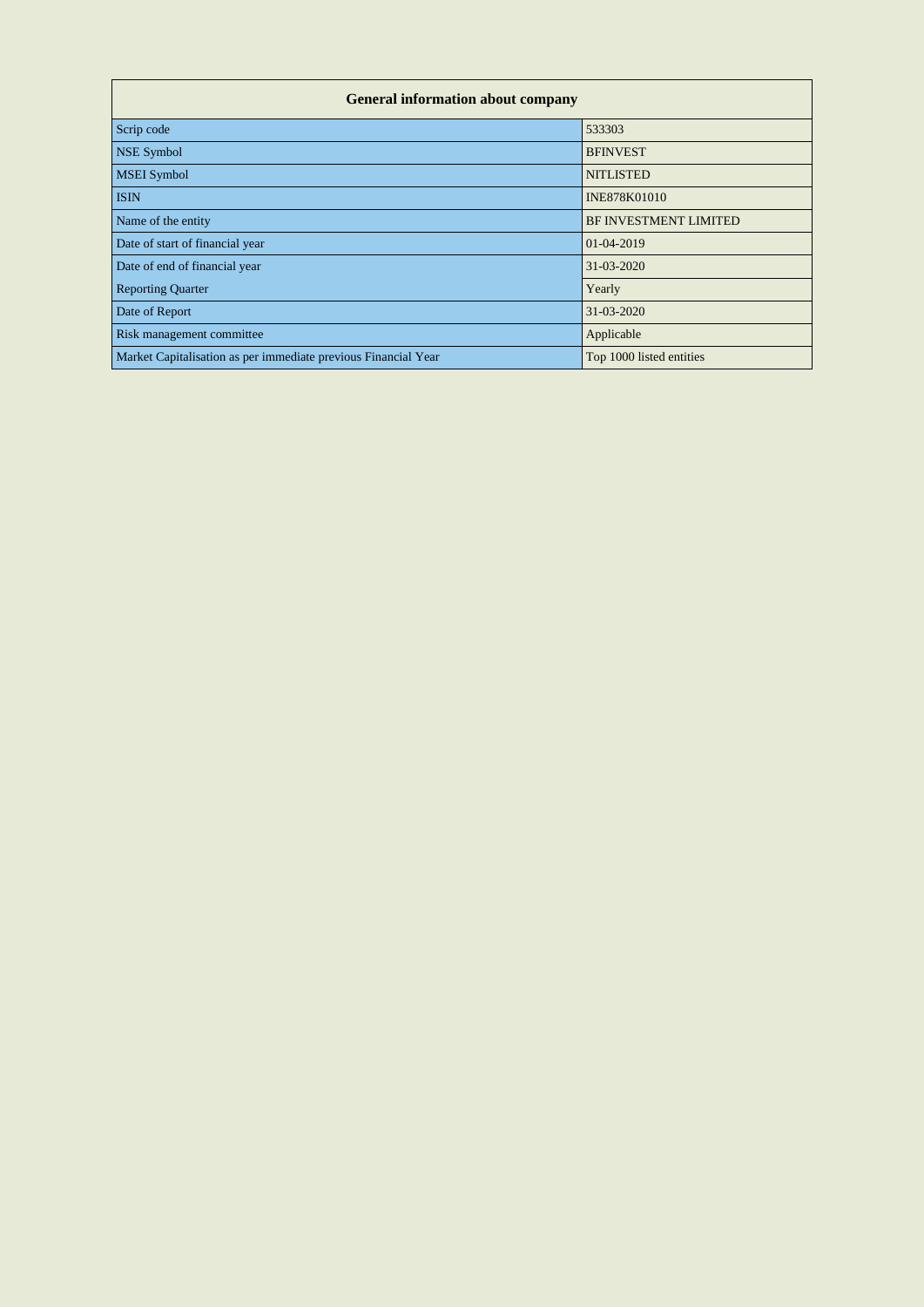|                                                        | <b>Annexure I</b>    |                                                         |                                      |              |                                                                       |                                            |                   |                          |                                                                                                               |                                             |                                          |                                                |         |                                             |                                                                                                                                |                                                                                                                                                                                     |                                                                                                                                                                          |                                                                                                                                                                                                               |                                                          |                   |
|--------------------------------------------------------|----------------------|---------------------------------------------------------|--------------------------------------|--------------|-----------------------------------------------------------------------|--------------------------------------------|-------------------|--------------------------|---------------------------------------------------------------------------------------------------------------|---------------------------------------------|------------------------------------------|------------------------------------------------|---------|---------------------------------------------|--------------------------------------------------------------------------------------------------------------------------------|-------------------------------------------------------------------------------------------------------------------------------------------------------------------------------------|--------------------------------------------------------------------------------------------------------------------------------------------------------------------------|---------------------------------------------------------------------------------------------------------------------------------------------------------------------------------------------------------------|----------------------------------------------------------|-------------------|
|                                                        |                      |                                                         |                                      |              |                                                                       |                                            |                   |                          | Annexure I to be submitted by listed entity on quarterly basis                                                |                                             |                                          |                                                |         |                                             |                                                                                                                                |                                                                                                                                                                                     |                                                                                                                                                                          |                                                                                                                                                                                                               |                                                          |                   |
|                                                        |                      |                                                         |                                      |              |                                                                       |                                            |                   |                          |                                                                                                               |                                             |                                          | <b>I. Composition of Board of Directors</b>    |         |                                             |                                                                                                                                |                                                                                                                                                                                     |                                                                                                                                                                          |                                                                                                                                                                                                               |                                                          |                   |
|                                                        |                      |                                                         |                                      |              |                                                                       |                                            |                   |                          | Disclosure of notes on composition of board of directors explanatory                                          |                                             |                                          |                                                |         |                                             |                                                                                                                                |                                                                                                                                                                                     |                                                                                                                                                                          |                                                                                                                                                                                                               |                                                          |                   |
| Wether the listed entity has a Regular Chairperson Yes |                      |                                                         |                                      |              |                                                                       |                                            |                   |                          |                                                                                                               |                                             |                                          |                                                |         |                                             |                                                                                                                                |                                                                                                                                                                                     |                                                                                                                                                                          |                                                                                                                                                                                                               |                                                          |                   |
|                                                        |                      |                                                         |                                      |              |                                                                       |                                            |                   |                          |                                                                                                               |                                             |                                          | Whether Chairperson is related to MD or CEO No |         |                                             |                                                                                                                                |                                                                                                                                                                                     |                                                                                                                                                                          |                                                                                                                                                                                                               |                                                          |                   |
| <b>Sr</b>                                              | Title<br>(Mr)<br>Ms) | Name of the<br>Director                                 | <b>PAN</b>                           | <b>DIN</b>   | Category<br>$1$ of<br>directors                                       | Category   Category<br>$2$ of<br>directors | 3 of<br>directors | Date<br>of<br>Birth      | Whether<br>special<br>resolution<br>passed?<br>[Refer Reg.]<br>$17(1A)$ of<br>Listing<br><b>Regulations</b> ] | Date of<br>passing<br>special<br>resolution | <b>Initial Date</b><br>of<br>appointment | Date of Re-<br>appointment cessation           | Date of | Tenure<br>of<br>director<br>(in)<br>months) | No of<br>in listed<br>entities<br>including<br>this listed<br>entity (Refer<br>Regulation<br>17A of<br>Listing<br>Regulations) | No of<br>Independent<br>Directorship   Directorship<br>in listed<br>entities<br>including<br>this listed<br>entity<br>(Refer<br>Regulation<br>$17A(1)$ of<br>Listing<br>Regulations | Number of<br>memberships<br>in Audit/<br>Stakeholder<br>Committee(s)<br>including this<br>listed entity<br>(Refer<br>Regulation<br>$26(1)$ of<br>Listing<br>Regulations) | No of post<br>of<br>Chairperson<br>in Audit/<br>Stakeholder<br>Committee<br>held in<br>listed<br>entities<br>including<br>this listed<br>entity (Refer<br>Regulation<br>$26(1)$ of<br>Listing<br>Regulations) | Notes for Notes for<br>not<br>providing providing<br>PAN | not<br><b>DIN</b> |
|                                                        | Mr                   | <b>AMIT</b><br><b>BABASAHEB</b><br><b>KALYANI</b>       | ABAPK7869A                           | 00089430 Non | Non-<br>Executive -<br>Independent<br>Director                        | Chairperson<br>related to<br>Promoter      |                   | $26 -$<br>$07 -$<br>1975 | <b>NA</b>                                                                                                     |                                             | 22-11-2010                               | 25-09-2019                                     |         |                                             | 6                                                                                                                              |                                                                                                                                                                                     |                                                                                                                                                                          |                                                                                                                                                                                                               |                                                          |                   |
|                                                        |                      | <b>BHALCHANDRA</b><br>$2$ Mr BASAPPA<br><b>HATTARKI</b> | AADPH8205M 00145710   Executive 1100 |              | Non-<br>Director                                                      |                                            |                   | $10-$<br>$10-$<br>1941   | Yes                                                                                                           |                                             | $01-09-2018$ 22-11-2010                  | $01-04-2019$                                   |         | 60                                          |                                                                                                                                |                                                                                                                                                                                     |                                                                                                                                                                          |                                                                                                                                                                                                               |                                                          |                   |
| 3 <sup>7</sup>                                         | Mr                   | <b>MADAN</b><br><b>UMAKANT</b><br>TAKALE                | AALPT0989J                           | 01291287     | Non-<br>Executive - Not<br>Independent Applicable<br>Director         |                                            |                   | $18-$<br>$08 -$<br>1960  | <b>NA</b>                                                                                                     |                                             | 22-11-2010                               | 25-09-2019                                     |         | 60                                          |                                                                                                                                |                                                                                                                                                                                     |                                                                                                                                                                          |                                                                                                                                                                                                               |                                                          |                   |
| $\overline{4}$                                         | Ms                   | <b>AARTI ARUN</b><br><b>SATHE</b>                       | AUUPS5641R 06925030                  |              | Non-<br>Executive - $\vert$ Not<br>Independent Applicable<br>Director |                                            |                   | $19-$<br>$07 -$<br>1977  | <b>NA</b>                                                                                                     |                                             | 31-03-2015                               | 19-09-2015                                     |         | 60                                          |                                                                                                                                |                                                                                                                                                                                     |                                                                                                                                                                          | $\overline{0}$                                                                                                                                                                                                |                                                          |                   |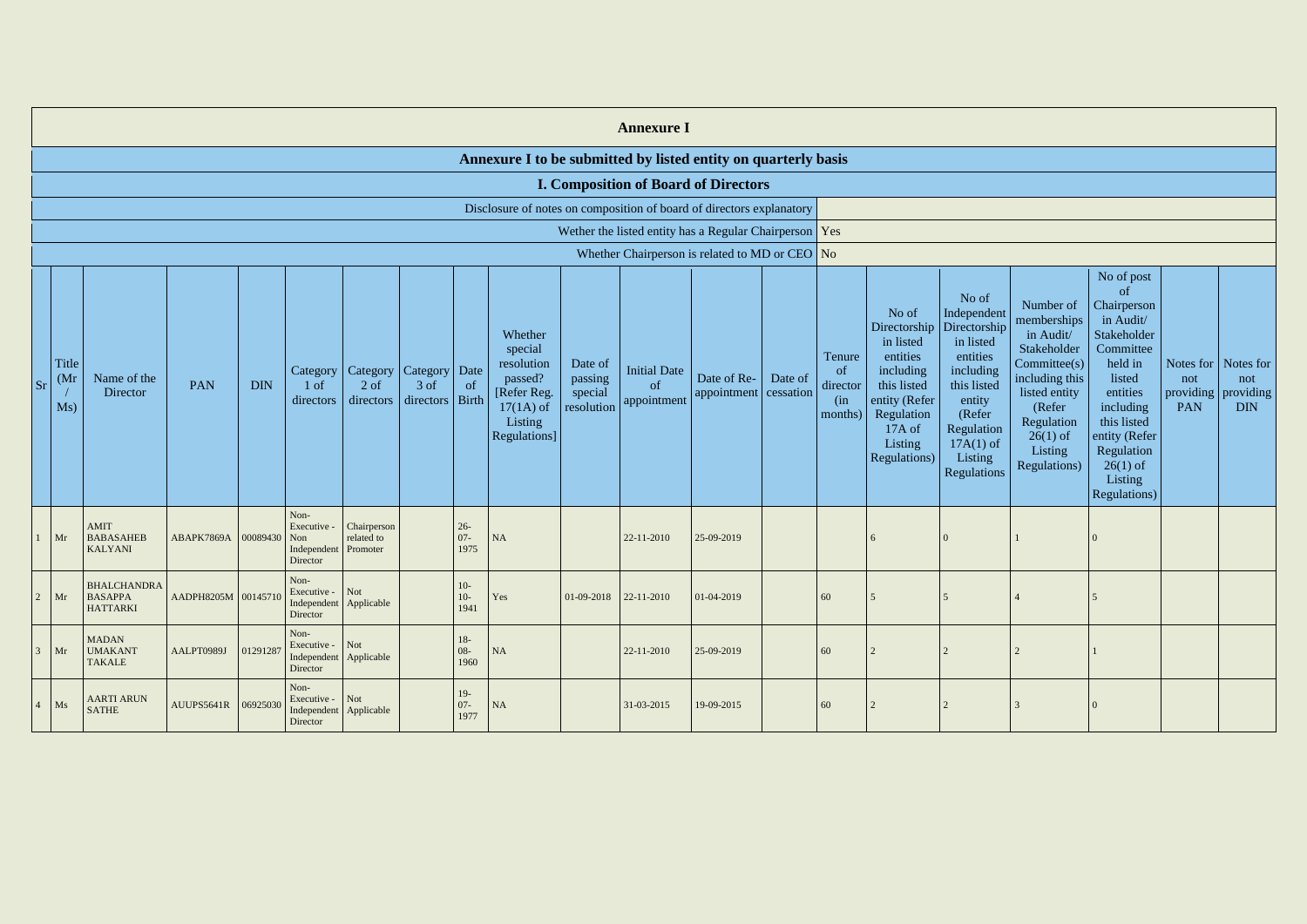|       | <b>I. Composition of Board of Directors</b>        |                                                                      |                     |            |                                                       |                          |                                                   |                          |                                                                                                      |                                             |                                   |                                              |         |                                            |                                                                                                                                                |                                                                                                                                                                      |                                                                                                                                                                         |                                                                                                                                                                                                               |            |                                                                         |
|-------|----------------------------------------------------|----------------------------------------------------------------------|---------------------|------------|-------------------------------------------------------|--------------------------|---------------------------------------------------|--------------------------|------------------------------------------------------------------------------------------------------|---------------------------------------------|-----------------------------------|----------------------------------------------|---------|--------------------------------------------|------------------------------------------------------------------------------------------------------------------------------------------------|----------------------------------------------------------------------------------------------------------------------------------------------------------------------|-------------------------------------------------------------------------------------------------------------------------------------------------------------------------|---------------------------------------------------------------------------------------------------------------------------------------------------------------------------------------------------------------|------------|-------------------------------------------------------------------------|
|       |                                                    | Disclosure of notes on composition of board of directors explanatory |                     |            |                                                       |                          |                                                   |                          |                                                                                                      |                                             |                                   |                                              |         |                                            |                                                                                                                                                |                                                                                                                                                                      |                                                                                                                                                                         |                                                                                                                                                                                                               |            |                                                                         |
|       | Wether the listed entity has a Regular Chairperson |                                                                      |                     |            |                                                       |                          |                                                   |                          |                                                                                                      |                                             |                                   |                                              |         |                                            |                                                                                                                                                |                                                                                                                                                                      |                                                                                                                                                                         |                                                                                                                                                                                                               |            |                                                                         |
| $S_r$ | Title<br>(Mr)<br>Ms)                               | Name of the<br>Director                                              | PAN                 | <b>DIN</b> | Category  <br>1 of<br>directors                       | $2$ of<br>directors      | Category   Category   Date<br>$3$ of<br>directors | of<br>Birth              | Whether<br>special<br>resolution<br>passed?<br>[Refer Reg.<br>$17(1A)$ of<br>Listing<br>Regulations] | Date of<br>passing<br>special<br>resolution | Initial Date<br>of<br>appointment | Date of Re- $\vert$<br>appointment cessation | Date of | Tenure<br>of<br>director<br>(in<br>months) | No of<br>Directorship<br>in listed<br>entities<br>including<br>this listed<br>entity (Refer<br>Regulation<br>17A of<br>Listing<br>Regulations) | No of<br>Independent<br>Directorship<br>in listed<br>entities<br>including<br>this listed<br>entity<br>(Refer<br>Regulation<br>$17A(1)$ of<br>Listing<br>Regulations | Number of<br>memberships<br>in Audit/<br>Stakeholder<br>Commitee(s)<br>including this<br>listed entity<br>(Refer<br>Regulation<br>$26(1)$ of<br>Listing<br>Regulations) | No of post<br>of<br>Chairperson<br>in Audit/<br>Stakeholder<br>Committee<br>held in<br>listed<br>entities<br>including<br>this listed<br>entity (Refer<br>Regulation<br>$26(1)$ of<br>Listing<br>Regulations) | not<br>PAN | Notes for $\vert$ Notes for<br>not<br>providing providing<br><b>DIN</b> |
|       | $5 \mid Mr$                                        | <b>SANJEEV</b><br><b>GAJANAN</b><br><b>JOGLEKAR</b>                  | ABBPJ0330Q          | 00073826   | Non-<br>Executive -<br>Independent<br>Director        | Not<br>Applicable        |                                                   | $21 -$<br>$04 -$<br>1957 | <b>NA</b>                                                                                            |                                             | 01-04-2019                        | 25-09-2019                                   |         | 60                                         |                                                                                                                                                |                                                                                                                                                                      |                                                                                                                                                                         |                                                                                                                                                                                                               |            |                                                                         |
|       | $6 \mid Mr$                                        | <b>BHALCHANDRA</b><br><b>SHANKAR</b><br><b>MITKARI</b>               | ABKPM5929R 03632549 |            | Non-<br>Executive -<br>Non<br>Independent<br>Director | <b>Not</b><br>Applicable |                                                   | $06 -$<br>$02 -$<br>1967 | <b>NA</b>                                                                                            |                                             | 01-04-2019                        | 25-09-2019                                   |         |                                            |                                                                                                                                                |                                                                                                                                                                      |                                                                                                                                                                         |                                                                                                                                                                                                               |            |                                                                         |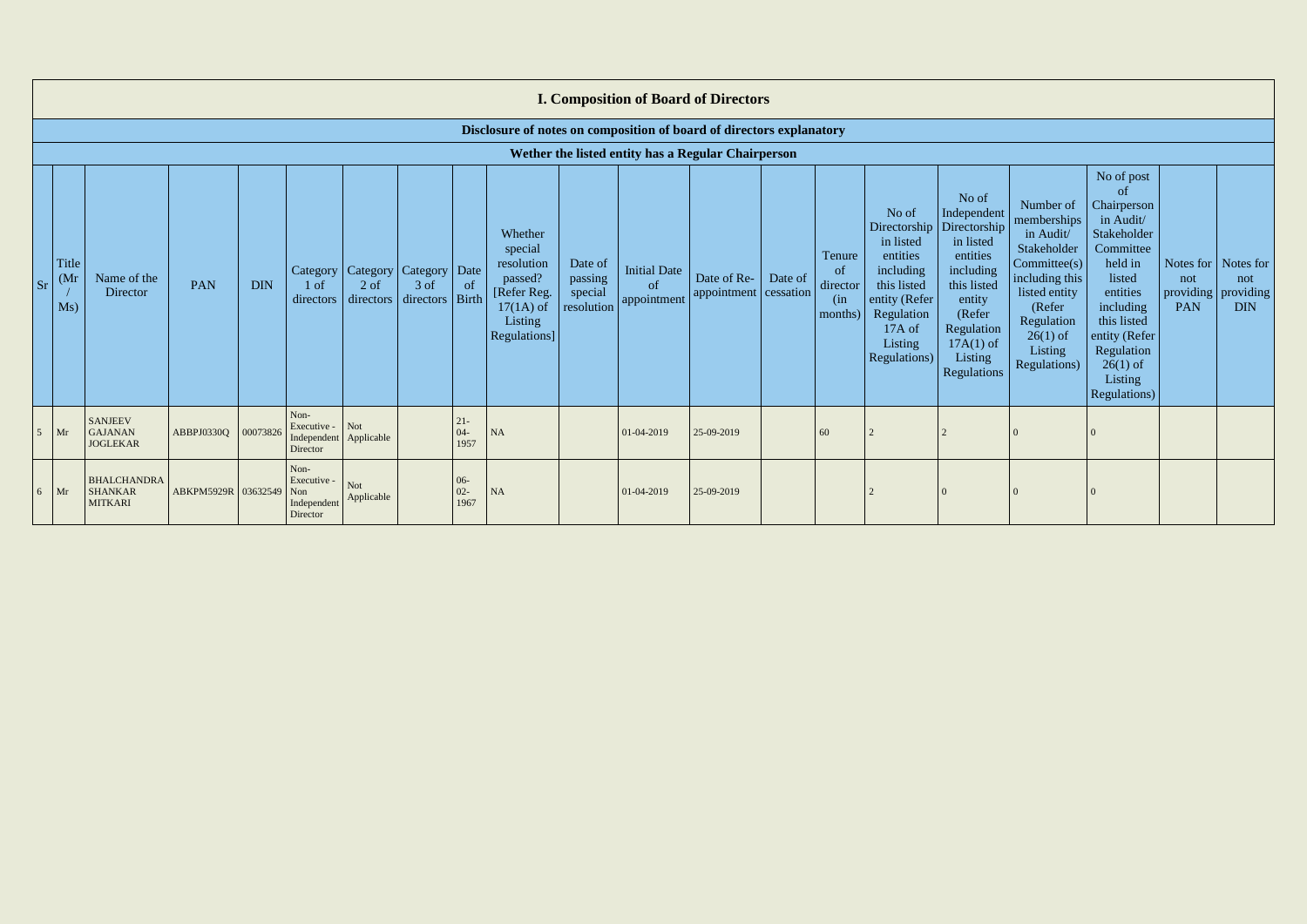|                         | <b>Audit Committee Details</b>                                                                                                              |                                                       |                                                |             |            |  |         |  |  |
|-------------------------|---------------------------------------------------------------------------------------------------------------------------------------------|-------------------------------------------------------|------------------------------------------------|-------------|------------|--|---------|--|--|
|                         |                                                                                                                                             | Whether the Audit Committee has a Regular Chairperson | Yes                                            |             |            |  |         |  |  |
| $\mathsf{S} \mathbf{r}$ | <b>DIN</b><br>Category 2 of<br>Date of<br>Category 1 of directors<br>Name of Committee members<br>directors<br>Appointment<br><b>Number</b> |                                                       |                                                |             |            |  | Remarks |  |  |
|                         | 00145710                                                                                                                                    | <b>BHALCHANDRA</b><br><b>BASAPPA HATTARKI</b>         | Non-Executive -<br><b>Independent Director</b> | Chairperson | 15-03-2010 |  |         |  |  |
|                         | 01291287                                                                                                                                    | <b>MADAN UMAKANT</b><br><b>TAKALE</b>                 | Non-Executive -<br><b>Independent Director</b> | Member      | 15-03-2010 |  |         |  |  |
|                         | 06925030                                                                                                                                    | <b>AARTI ARUN SATHE</b>                               | Non-Executive -<br><b>Independent Director</b> | Member      | 22-07-2015 |  |         |  |  |

|                | <b>Nomination and remuneration committee</b> |                                                                                   |                                                    |                            |                        |                      |         |  |  |
|----------------|----------------------------------------------|-----------------------------------------------------------------------------------|----------------------------------------------------|----------------------------|------------------------|----------------------|---------|--|--|
|                |                                              | Whether the Nomination and remuneration committee has a Regular Chairperson   Yes |                                                    |                            |                        |                      |         |  |  |
| <b>Sr</b>      | <b>DIN</b><br><b>Number</b>                  | Name of Committee<br>members                                                      | Category 1 of directors                            | Category 2 of<br>directors | Date of<br>Appointment | Date of<br>Cessation | Remarks |  |  |
|                | 00145710                                     | <b>BHALCHANDRA</b><br><b>BASAPPA HATTARKI</b>                                     | Non-Executive -<br><b>Independent Director</b>     | Chairperson                | 29-05-2014             |                      |         |  |  |
| $\overline{2}$ | 00089430                                     | <b>AMIT BABASAHEB</b><br><b>KALYANI</b>                                           | Non-Executive - Non<br><b>Independent Director</b> | Member                     | 29-05-2014             |                      |         |  |  |
| 3              | 01291287                                     | <b>MADAN UMAKANT</b><br><b>TAKALE</b>                                             | Non-Executive -<br><b>Independent Director</b>     | Member                     | 29-05-2014             |                      |         |  |  |

|                | <b>Stakeholders Relationship Committee</b> |                                                                               |                                                |                            |                        |                      |                |  |  |  |
|----------------|--------------------------------------------|-------------------------------------------------------------------------------|------------------------------------------------|----------------------------|------------------------|----------------------|----------------|--|--|--|
|                |                                            | Whether the Stakeholders Relationship Committee has a Regular Chairperson Yes |                                                |                            |                        |                      |                |  |  |  |
| <b>Sr</b>      | <b>DIN</b><br><b>Number</b>                | Name of Committee members                                                     | Category 1 of directors                        | Category 2 of<br>directors | Date of<br>Appointment | Date of<br>Cessation | <b>Remarks</b> |  |  |  |
|                | 01291287                                   | <b>MADAN UMAKANT</b><br><b>TAKALE</b>                                         | Non-Executive -<br><b>Independent Director</b> | Chairperson                | 15-03-2010             |                      |                |  |  |  |
| $\overline{2}$ | 00145710                                   | <b>BHALCHANDRA</b><br><b>BASAPPA HATTARKI</b>                                 | Non-Executive -<br><b>Independent Director</b> | Member                     | 15-03-2010             |                      |                |  |  |  |
| 3              | 06925030                                   | <b>AARTI ARUN SATHE</b>                                                       | Non-Executive -<br><b>Independent Director</b> | Member                     | $27-03-2019$           |                      |                |  |  |  |

|                | <b>Risk Management Committee</b> |                                                                       |                                                    |                            |                        |                      |                |  |  |
|----------------|----------------------------------|-----------------------------------------------------------------------|----------------------------------------------------|----------------------------|------------------------|----------------------|----------------|--|--|
|                |                                  | Whether the Risk Management Committee has a Regular Chairperson   Yes |                                                    |                            |                        |                      |                |  |  |
| <b>Sr</b>      | <b>DIN</b><br>Number             | Name of Committee<br>members                                          | Category 1 of directors                            | Category 2 of<br>directors | Date of<br>Appointment | Date of<br>Cessation | <b>Remarks</b> |  |  |
|                | 00145710                         | <b>BHALCHANDRA</b><br><b>BASAPPA HATTARKI</b>                         | Non-Executive -<br><b>Independent Director</b>     | Chairperson                | 29-05-2014             |                      |                |  |  |
| $\overline{2}$ | 00089430                         | <b>AMIT BABASAHEB</b><br><b>KALYANI</b>                               | Non-Executive - Non<br><b>Independent Director</b> | Member                     | 29-05-2014             |                      |                |  |  |
| 3              | 01291287                         | <b>MADAN UMAKANT</b><br><b>TAKALE</b>                                 | Non-Executive -<br><b>Independent Director</b>     | Member                     | 29-05-2014             |                      |                |  |  |

|         | <b>Corporate Social Responsibility Committee</b> |                                                                                       |                                                    |                        |                      |                |  |  |  |  |
|---------|--------------------------------------------------|---------------------------------------------------------------------------------------|----------------------------------------------------|------------------------|----------------------|----------------|--|--|--|--|
|         |                                                  | Whether the Corporate Social Responsibility Committee has a Regular Chairperson   Yes |                                                    |                        |                      |                |  |  |  |  |
| $ S_r $ | <b>DIN</b><br>Number                             | Name of Committee<br>members                                                          | Category 2 of<br>directors                         | Date of<br>Appointment | Date of<br>Cessation | <b>Remarks</b> |  |  |  |  |
|         | 00145710                                         | <b>BHALCHANDRA</b><br><b>BASAPPA HATTARKI</b>                                         | Non-Executive -<br><b>Independent Director</b>     | Chairperson            | 29-05-2014           |                |  |  |  |  |
| 2       | 00089430                                         | <b>AMIT BABASAHEB</b><br><b>KALYANI</b>                                               | Non-Executive - Non<br><b>Independent Director</b> | Member                 | 29-05-2014           |                |  |  |  |  |
| 3       | 01291287                                         | <b>MADAN UMAKANT</b><br><b>TAKALE</b>                                                 | Non-Executive -<br><b>Independent Director</b>     | Member                 | 19-09-2015           |                |  |  |  |  |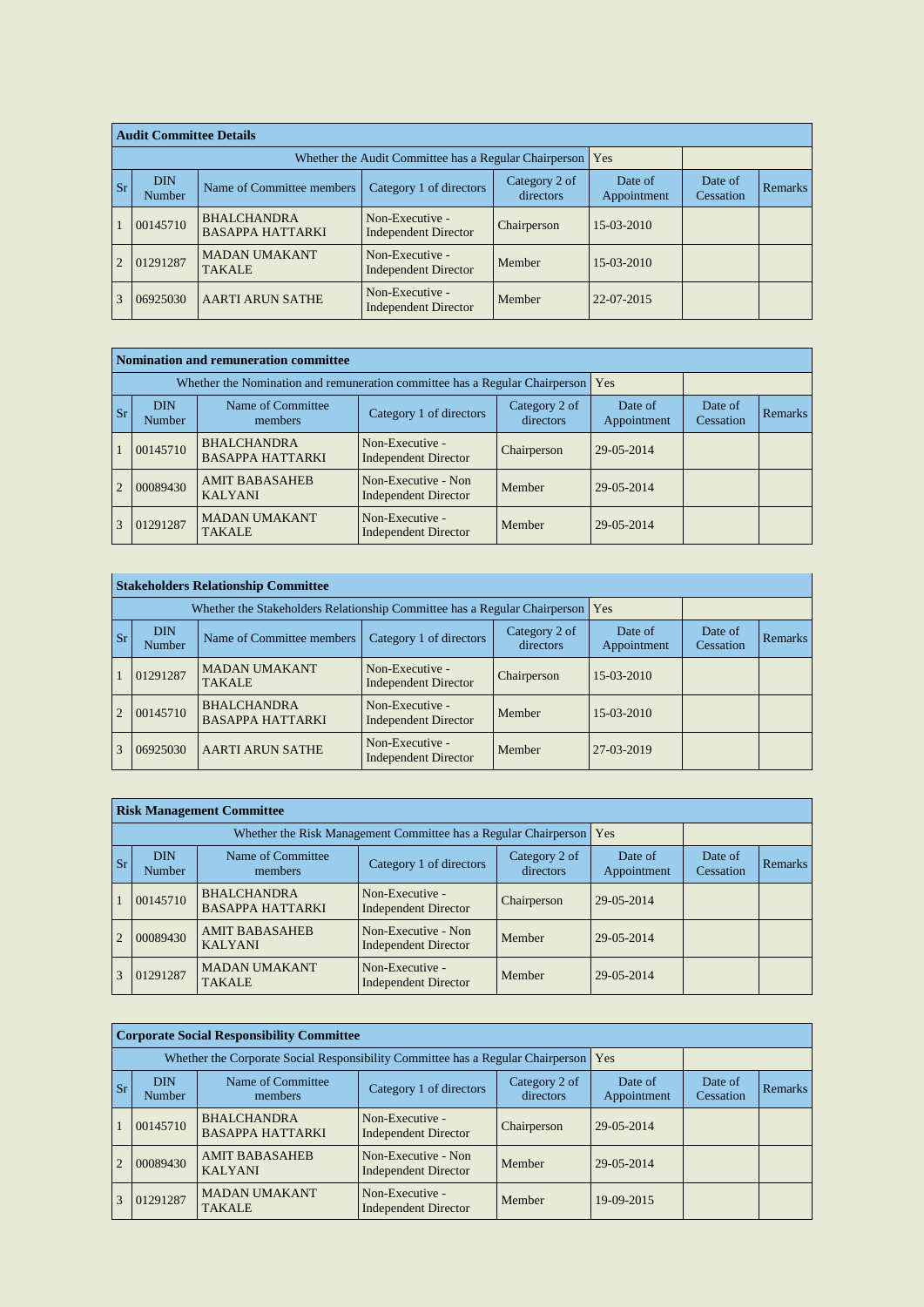## **Other Committee**

Sr DIN Number Name of Committee members Name of other committee Category 1 of directors Category 2 of directors Remarks

|                | <b>Annexure 1</b>                                                   |                                                             |                                                                      |                                    |                                                     |                                           |                                                           |  |  |  |  |  |
|----------------|---------------------------------------------------------------------|-------------------------------------------------------------|----------------------------------------------------------------------|------------------------------------|-----------------------------------------------------|-------------------------------------------|-----------------------------------------------------------|--|--|--|--|--|
|                | <b>Annexure 1</b>                                                   |                                                             |                                                                      |                                    |                                                     |                                           |                                                           |  |  |  |  |  |
|                | <b>III. Meeting of Board of Directors</b>                           |                                                             |                                                                      |                                    |                                                     |                                           |                                                           |  |  |  |  |  |
|                | Disclosure of notes on meeting of<br>board of directors explanatory |                                                             |                                                                      |                                    |                                                     |                                           |                                                           |  |  |  |  |  |
| <b>Sr</b>      | Date(s) of<br>meeting (if any)<br>in the previous<br>quarter        | Date(s) of<br>meeting (if any)<br>in the current<br>quarter | Maximum gap<br>between any two<br>consecutive (in<br>number of days) | Notes for not<br>providing<br>Date | Whether<br>requirement of<br>Quorum met<br>(Yes/No) | Number of<br><b>Directors</b><br>present* | No. of Independent<br>Directors attending<br>the meeting* |  |  |  |  |  |
| $\mathbf{1}$   | 14-11-2019                                                          |                                                             |                                                                      |                                    | Yes                                                 | 3                                         | $\overline{2}$                                            |  |  |  |  |  |
| $\overline{2}$ |                                                                     | 03-02-2020                                                  | 80                                                                   |                                    | Yes                                                 | 6                                         | $\overline{4}$                                            |  |  |  |  |  |
| $\overline{3}$ |                                                                     | 20-02-2020                                                  | 16                                                                   |                                    | Yes                                                 | 5                                         | 3                                                         |  |  |  |  |  |

|                | <b>Annexure 1</b>                                                                                                                                                                                                                                                                                                                              |            |    |  |                                           |                                                                          |                |                |  |  |  |
|----------------|------------------------------------------------------------------------------------------------------------------------------------------------------------------------------------------------------------------------------------------------------------------------------------------------------------------------------------------------|------------|----|--|-------------------------------------------|--------------------------------------------------------------------------|----------------|----------------|--|--|--|
|                | <b>IV. Meeting of Committees</b>                                                                                                                                                                                                                                                                                                               |            |    |  |                                           |                                                                          |                |                |  |  |  |
|                |                                                                                                                                                                                                                                                                                                                                                |            |    |  |                                           |                                                                          |                |                |  |  |  |
| <b>Sr</b>      | $Date(s)$ of meeting<br>Reson for<br>Whether<br>Maximum gap<br>(Enter dates of<br>Name of<br>Name of<br>between any two<br>requirement of<br>not<br>Previous quarter and<br>other<br>Committee<br>Quorum met<br>consecutive (in<br>providing<br>Current quarter in<br>committee<br>number of days)<br>(Yes/No)<br>date<br>chronological order) |            |    |  | Number of<br><b>Directors</b><br>present* | No. of<br>Independent<br><b>Directors</b><br>attending the<br>$meeting*$ |                |                |  |  |  |
| $\overline{1}$ | Audit<br>Committee                                                                                                                                                                                                                                                                                                                             | 14-11-2019 |    |  |                                           | Yes                                                                      | $\overline{2}$ | $\overline{c}$ |  |  |  |
| $\overline{2}$ | Audit<br>Committee                                                                                                                                                                                                                                                                                                                             | 03-02-2020 | 80 |  |                                           | Yes                                                                      | 3              | 3              |  |  |  |
| $\overline{3}$ | Audit<br>Committee                                                                                                                                                                                                                                                                                                                             | 20-02-2020 | 16 |  |                                           | Yes                                                                      | $\overline{2}$ | 2              |  |  |  |

|                | <b>Annexure 1</b>                                                                                         |                                  |                                                                    |  |  |  |  |  |  |  |
|----------------|-----------------------------------------------------------------------------------------------------------|----------------------------------|--------------------------------------------------------------------|--|--|--|--|--|--|--|
|                | <b>V. Related Party Transactions</b>                                                                      |                                  |                                                                    |  |  |  |  |  |  |  |
|                | Subject                                                                                                   | Compliance status<br>(Yes/No/NA) | If status is "No" details of non-<br>compliance may be given here. |  |  |  |  |  |  |  |
|                | Whether prior approval of audit committee obtained                                                        | Yes                              |                                                                    |  |  |  |  |  |  |  |
| $\overline{2}$ | Whether shareholder approval obtained for material RPT                                                    | <b>NA</b>                        |                                                                    |  |  |  |  |  |  |  |
|                | Whether details of RPT entered into pursuant to omnibus<br>approval have been reviewed by Audit Committee | <b>NA</b>                        |                                                                    |  |  |  |  |  |  |  |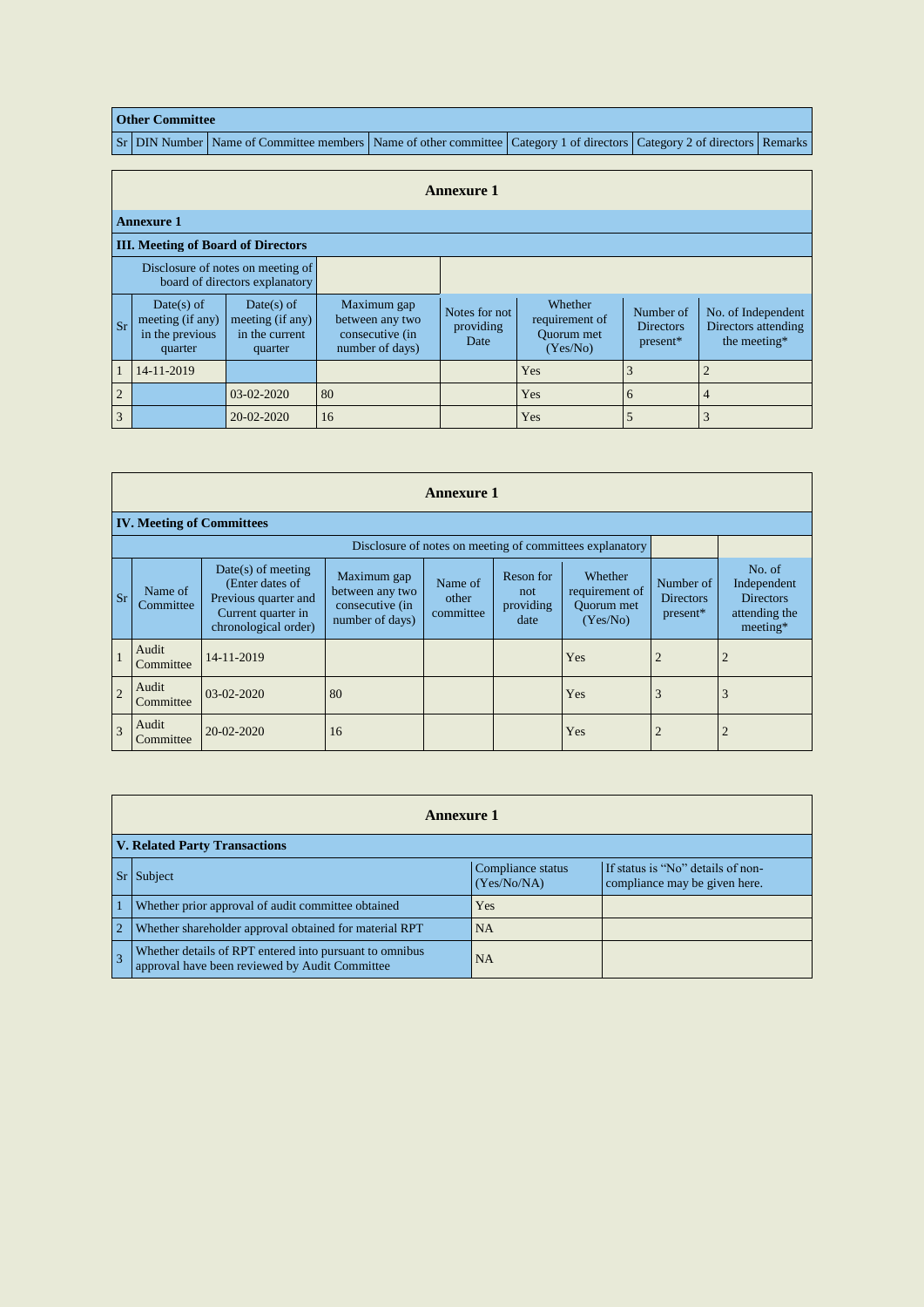|                | <b>Annexure 1</b>                                                                                                                                                                                               |                               |  |  |  |  |  |  |  |
|----------------|-----------------------------------------------------------------------------------------------------------------------------------------------------------------------------------------------------------------|-------------------------------|--|--|--|--|--|--|--|
|                | <b>VI. Affirmations</b>                                                                                                                                                                                         |                               |  |  |  |  |  |  |  |
|                | $Sr$ Subject                                                                                                                                                                                                    | Compliance status<br>(Yes/No) |  |  |  |  |  |  |  |
| $\mathbf{1}$   | The composition of Board of Directors is in terms of SEBI (Listing obligations and disclosure requirements)<br>Regulations, 2015                                                                                | Yes                           |  |  |  |  |  |  |  |
| $\overline{2}$ | The composition of the following committees is in terms of SEBI(Listing obligations and disclosure<br>requirements) Regulations, 2015 a. Audit Committee                                                        | Yes                           |  |  |  |  |  |  |  |
| $\overline{3}$ | The composition of the following committees is in terms of SEBI(Listing obligations and disclosure<br>requirements) Regulations, 2015. b. Nomination & remuneration committee                                   | Yes                           |  |  |  |  |  |  |  |
| $\overline{4}$ | The composition of the following committees is in terms of SEBI(Listing obligations and disclosure<br>requirements) Regulations, 2015. c. Stakeholders relationship committee                                   | Yes                           |  |  |  |  |  |  |  |
| $\overline{5}$ | The composition of the following committees is in terms of SEBI(Listing obligations and disclosure<br>requirements) Regulations, 2015. d. Risk management committee (applicable to the top 500 listed entities) | Yes                           |  |  |  |  |  |  |  |
| 6              | The committee members have been made aware of their powers, role and responsibilities as specified in SEBI<br>(Listing obligations and disclosure requirements) Regulations, 2015.                              | Yes                           |  |  |  |  |  |  |  |
| $\overline{7}$ | The meetings of the board of directors and the above committees have been conducted in the manner as<br>specified in SEBI (Listing obligations and disclosure requirements) Regulations, 2015.                  | Yes                           |  |  |  |  |  |  |  |
| 8              | This report and/or the report submitted in the previous quarter has been placed before Board of Directors.                                                                                                      | Yes                           |  |  |  |  |  |  |  |

|                | <b>Annexure 1</b> |                                          |  |  |
|----------------|-------------------|------------------------------------------|--|--|
| <b>Sr</b>      | Subject           | Compliance status                        |  |  |
|                | Name of signatory | S. R. Kshirsagar                         |  |  |
| $\overline{2}$ | Designation       | Company Secretary and Compliance Officer |  |  |

|                | <b>Annexure II</b>                                                                                              |                                  |                                                                    |                  |
|----------------|-----------------------------------------------------------------------------------------------------------------|----------------------------------|--------------------------------------------------------------------|------------------|
|                | Annexure II to be submitted by listed entity at the end of the financial year (for the whole of financial year) |                                  |                                                                    |                  |
|                | I. Disclosure on website in terms of Listing Regulations                                                        |                                  |                                                                    |                  |
| <b>Sr</b>      | Item                                                                                                            | Compliance status<br>(Yes/No/NA) | If status is "No" details of non-<br>compliance may be given here. | Web address      |
| 1              | Details of business                                                                                             | Yes                              |                                                                    | www.bfilpune.com |
| $\overline{2}$ | Terms and conditions of appointment of<br>independent directors                                                 | Yes                              |                                                                    | www.bfilpune.com |
| $\overline{3}$ | Composition of various committees of board<br>of directors                                                      | Yes                              |                                                                    | www.bfilpune.com |
| $\overline{4}$ | Code of conduct of board of directors and<br>senior management personnel                                        | Yes                              |                                                                    | www.bfilpune.com |
| 5              | Details of establishment of vigil mechanism/<br>Whistle Blower policy                                           | Yes                              |                                                                    | www.bfilpune.com |
| 6              | Criteria of making payments to non-<br>executive directors                                                      | Yes                              |                                                                    | www.bfilpune.com |
| $\overline{7}$ | Policy on dealing with related party<br>transactions                                                            | Yes                              |                                                                    | www.bfilpune.com |
| 8              | Policy for determining 'material' subsidiaries                                                                  | Yes                              |                                                                    | www.bfilpune.com |
| $\mathbf Q$    | Details of familiarization programmes<br>imparted to independent directors                                      | Yes                              |                                                                    | www.bfilpune.com |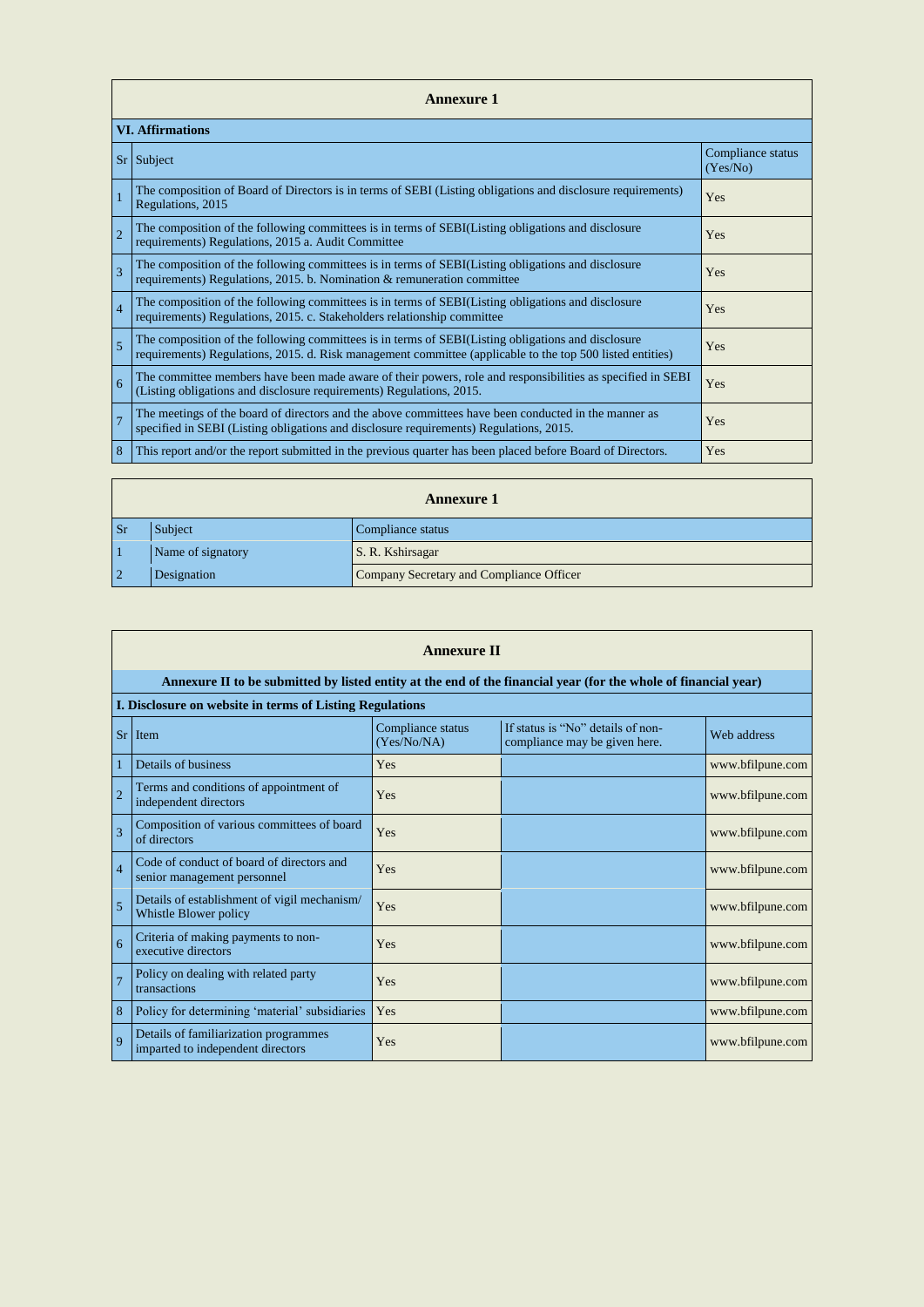|           | <b>Annexure II</b>                                                                                                                                                                              |                                  |                                                                      |                  |
|-----------|-------------------------------------------------------------------------------------------------------------------------------------------------------------------------------------------------|----------------------------------|----------------------------------------------------------------------|------------------|
|           | Annexure II to be submitted by listed entity at the end of the financial year (for the whole of financial year)                                                                                 |                                  |                                                                      |                  |
|           | I. Disclosure on website in terms of Listing Regulations                                                                                                                                        |                                  |                                                                      |                  |
| <b>Sr</b> | Item                                                                                                                                                                                            | Compliance status<br>(Yes/No/NA) | If status is "No" details of<br>non-compliance may be<br>given here. | Web address      |
| 10        | Contact information of the designated officials of the listed<br>entity who are responsible for assisting and handling investor<br>grievances                                                   | Yes                              |                                                                      | www.bfilpune.com |
| 11        | email address for grievance redressal and other relevant details                                                                                                                                | Yes                              |                                                                      | www.bfilpune.com |
| 12        | <b>Financial results</b>                                                                                                                                                                        | Yes                              |                                                                      | www.bfilpune.com |
| 13        | Shareholding pattern                                                                                                                                                                            | Yes                              |                                                                      | www.bfilpune.com |
| 14        | Details of agreements entered into with the media companies<br>and/or their associates                                                                                                          | <b>NA</b>                        |                                                                      |                  |
| 15        | Schedule of analyst or institutional investor meet and<br>presentations made by the listed entity to analysts or<br>institutional investors simultaneously with submission to stock<br>exchange | <b>NA</b>                        |                                                                      |                  |
| 16        | New name and the old name of the listed entity                                                                                                                                                  | <b>NA</b>                        |                                                                      |                  |
| 17        | Advertisements as per regulation 47 (1)                                                                                                                                                         | <b>NA</b>                        |                                                                      |                  |
| 18        | Credit rating or revision in credit rating obtained                                                                                                                                             | <b>NA</b>                        |                                                                      |                  |
| 19        | Separate audited financial statements of each subsidiary of the<br>listed entity in respect of a relevant financial year                                                                        | <b>NA</b>                        |                                                                      |                  |
| 20        | Whether company has provided information under separate<br>section on its website as per Regulation $46(2)$                                                                                     | Yes                              |                                                                      | www.bfilpune.com |
| 21        | Materiality Policy as per Regulation 30                                                                                                                                                         | Yes                              |                                                                      | www.bfilpune.com |
| 22        | Dividend Distribution policy as per Regulation 43A (as<br>applicable)                                                                                                                           | Yes                              |                                                                      | www.bfilpune.com |
| 23        | It is certified that these contents on the website of the listed<br>entity are correct                                                                                                          | Yes                              |                                                                      | www.bfilpune.com |

|                | <b>Annexure II</b>                                                                                                   |                           |                                  |                                                                    |  |  |
|----------------|----------------------------------------------------------------------------------------------------------------------|---------------------------|----------------------------------|--------------------------------------------------------------------|--|--|
|                | <b>II. Annual Affirmations</b>                                                                                       |                           |                                  |                                                                    |  |  |
| <b>Sr</b>      | Particulars                                                                                                          | Regulation<br>Number      | Compliance status<br>(Yes/No/NA) | If status is "No" details of non-<br>compliance may be given here. |  |  |
| $\vert$ 1      | Independent director(s) have been appointed in terms of<br>specified criteria of 'independence' and/or 'eligibility' | $16(1)(b) \&$<br>25(6)    | Yes                              |                                                                    |  |  |
| $\sqrt{2}$     | Board composition                                                                                                    | 17(1), 17(1A)<br>& 17(1B) | Yes                              |                                                                    |  |  |
| $\vert 3$      | Meeting of Board of directors                                                                                        | 17(2)                     | Yes                              |                                                                    |  |  |
| $\vert 4$      | Quorum of Board meeting                                                                                              | 17(2A)                    | Yes                              |                                                                    |  |  |
| 5              | <b>Review of Compliance Reports</b>                                                                                  | 17(3)                     | Yes                              |                                                                    |  |  |
| $\overline{6}$ | Plans for orderly succession for appointments                                                                        | 17(4)                     | Yes                              |                                                                    |  |  |
| 7              | <b>Code of Conduct</b>                                                                                               | 17(5)                     | Yes                              |                                                                    |  |  |
| 8              | Fees/compensation                                                                                                    | 17(6)                     | Yes                              |                                                                    |  |  |
| $\vert$ 9      | <b>Minimum Information</b>                                                                                           | 17(7)                     | Yes                              |                                                                    |  |  |
| $\mid$ 10      | <b>Compliance Certificate</b>                                                                                        | 17(8)                     | Yes                              |                                                                    |  |  |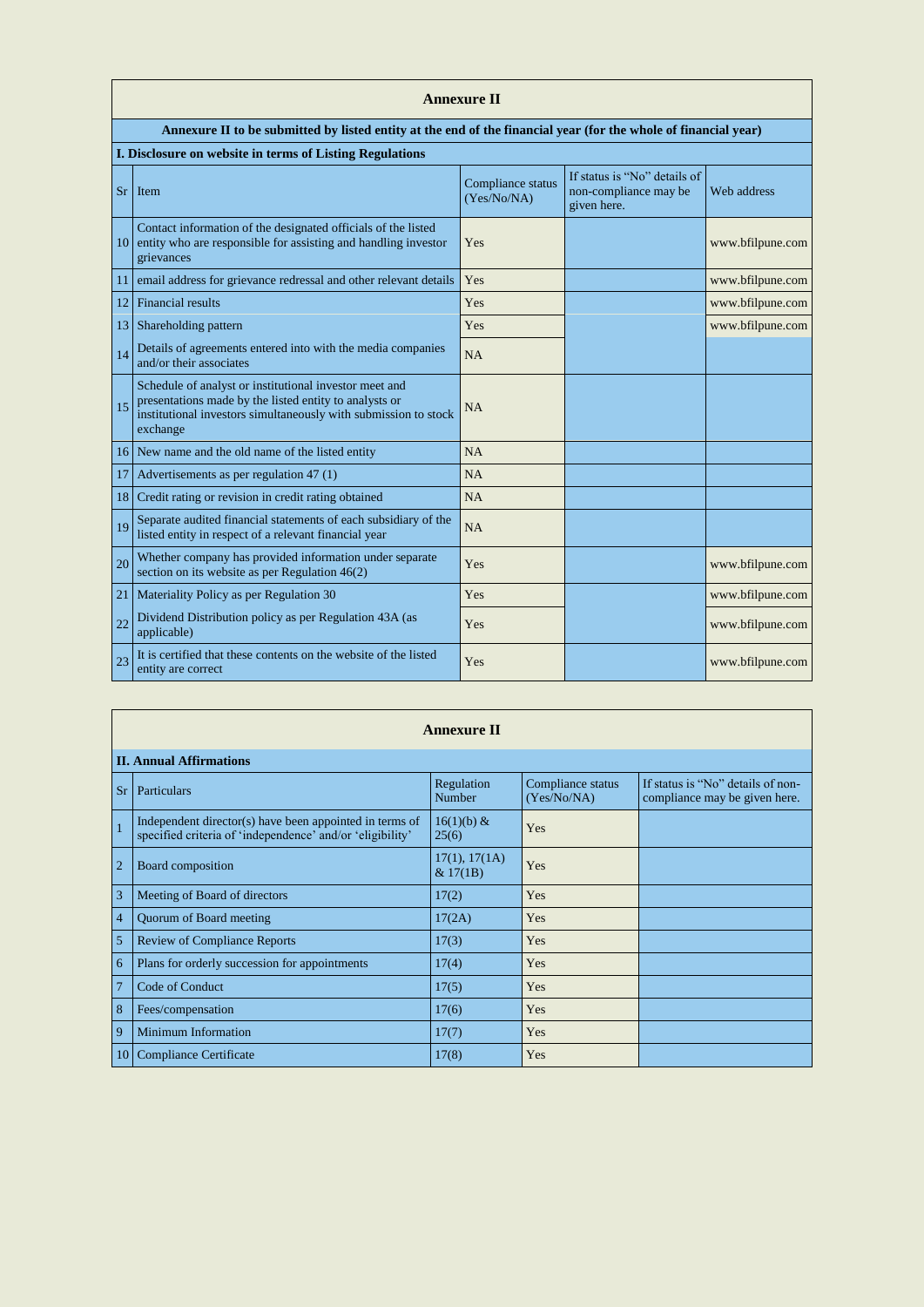|           | <b>Annexure II</b>                                          |                            |                                  |                                                                    |
|-----------|-------------------------------------------------------------|----------------------------|----------------------------------|--------------------------------------------------------------------|
|           | <b>II. Annual Affirmations</b>                              |                            |                                  |                                                                    |
| <b>Sr</b> | Particulars                                                 | Regulation<br>Number       | Compliance status<br>(Yes/No/NA) | If status is "No" details of non-<br>compliance may be given here. |
| 11        | Risk Assessment & Management                                | 17(9)                      | Yes                              |                                                                    |
| 12        | Performance Evaluation of Independent<br><b>Directors</b>   | 17(10)                     | Yes                              |                                                                    |
| 13        | <b>Recommendation of Board</b>                              | 17(11)                     | Yes                              |                                                                    |
| 14        | Maximum number of Directorships                             | 17A                        | Yes                              |                                                                    |
| 15        | <b>Composition of Audit Committee</b>                       | 18(1)                      | Yes                              |                                                                    |
| 16        | Meeting of Audit Committee                                  | 18(2)                      | Yes                              |                                                                    |
| 17        | Composition of nomination & remuneration<br>committee       | 19(1) & (2)                | Yes                              |                                                                    |
| 18        | Quorum of Nomination and Remuneration<br>Committee meeting  | 19(2A)                     | Yes                              |                                                                    |
| 19        | Meeting of Nomination and Remuneration<br>Committee         | 19(3A)                     | Yes                              |                                                                    |
| 20        | <b>Composition of Stakeholder Relationship</b><br>Committee | $20(1), 20(2)$ &<br>20(2A) | Yes                              |                                                                    |

|    | <b>Annexure II</b>                                                                     |                                   |                                  |                                                                    |
|----|----------------------------------------------------------------------------------------|-----------------------------------|----------------------------------|--------------------------------------------------------------------|
|    | <b>II. Annual Affirmations</b>                                                         |                                   |                                  |                                                                    |
| Sr | Particulars                                                                            | <b>Regulation Number</b>          | Compliance status<br>(Yes/No/NA) | If status is "No" details of non-<br>compliance may be given here. |
| 21 | Meeting of Stakeholders Relationship<br>Committee                                      | 20(3A)                            | Yes                              |                                                                    |
| 22 | Composition and role of risk management<br>committee                                   | 21(1), (2), (3), (4)              | Yes                              |                                                                    |
| 23 | Meeting of Risk Management Committee                                                   | 21(3A)                            | Yes                              |                                                                    |
| 24 | Vigil Mechanism                                                                        | 22                                | Yes                              |                                                                    |
| 25 | Policy for related party Transaction                                                   | $23(1),(1A),(5),(6),(7)$ &<br>(8) | Yes                              |                                                                    |
| 26 | Prior or Omnibus approval of Audit<br>Committee for all related party transactions     | 23(2), (3)                        | Yes                              |                                                                    |
| 27 | Approval for material related party<br>transactions                                    | 23(4)                             | Yes                              |                                                                    |
| 28 | Disclosure of related party transactions on<br>consolidated basis                      | 23(9)                             | Yes                              |                                                                    |
| 29 | Composition of Board of Directors of<br>unlisted material Subsidiary                   | 24(1)                             | <b>NA</b>                        |                                                                    |
| 30 | Other Corporate Governance requirements<br>with respect to subsidiary of listed entity | $24(2), (3), (4), (5)$ & (6)      | Yes                              |                                                                    |

## **Annexure II**

|                 | <b>II. Annual Affirmations</b>              |                      |                                  |                                                                    |  |  |
|-----------------|---------------------------------------------|----------------------|----------------------------------|--------------------------------------------------------------------|--|--|
| <b>Sr</b>       | Particulars                                 | Regulation<br>Number | Compliance status<br>(Yes/No/NA) | If status is "No" details of non-<br>compliance may be given here. |  |  |
| 31              | <b>Annual Secretarial Compliance Report</b> | 24(A)                | Yes                              |                                                                    |  |  |
| 32              | Alternate Director to Independent Director  | 25(1)                | <b>NA</b>                        |                                                                    |  |  |
| 33 <sup>1</sup> | <b>Maximum Tenure</b>                       | 25(2)                | <b>NA</b>                        |                                                                    |  |  |
| 34              | Meeting of independent directors            | 25(3) & (4)          | Yes                              |                                                                    |  |  |
| 35              | Familiarization of independent directors    | 25(7)                | Yes                              |                                                                    |  |  |
| 36              | Declaration from Independent Director       | 25(8) & (9)          | Yes                              |                                                                    |  |  |
| 37 <sup>1</sup> | D & O Insurance for Independent Directors   | 25(10)               | Yes                              |                                                                    |  |  |